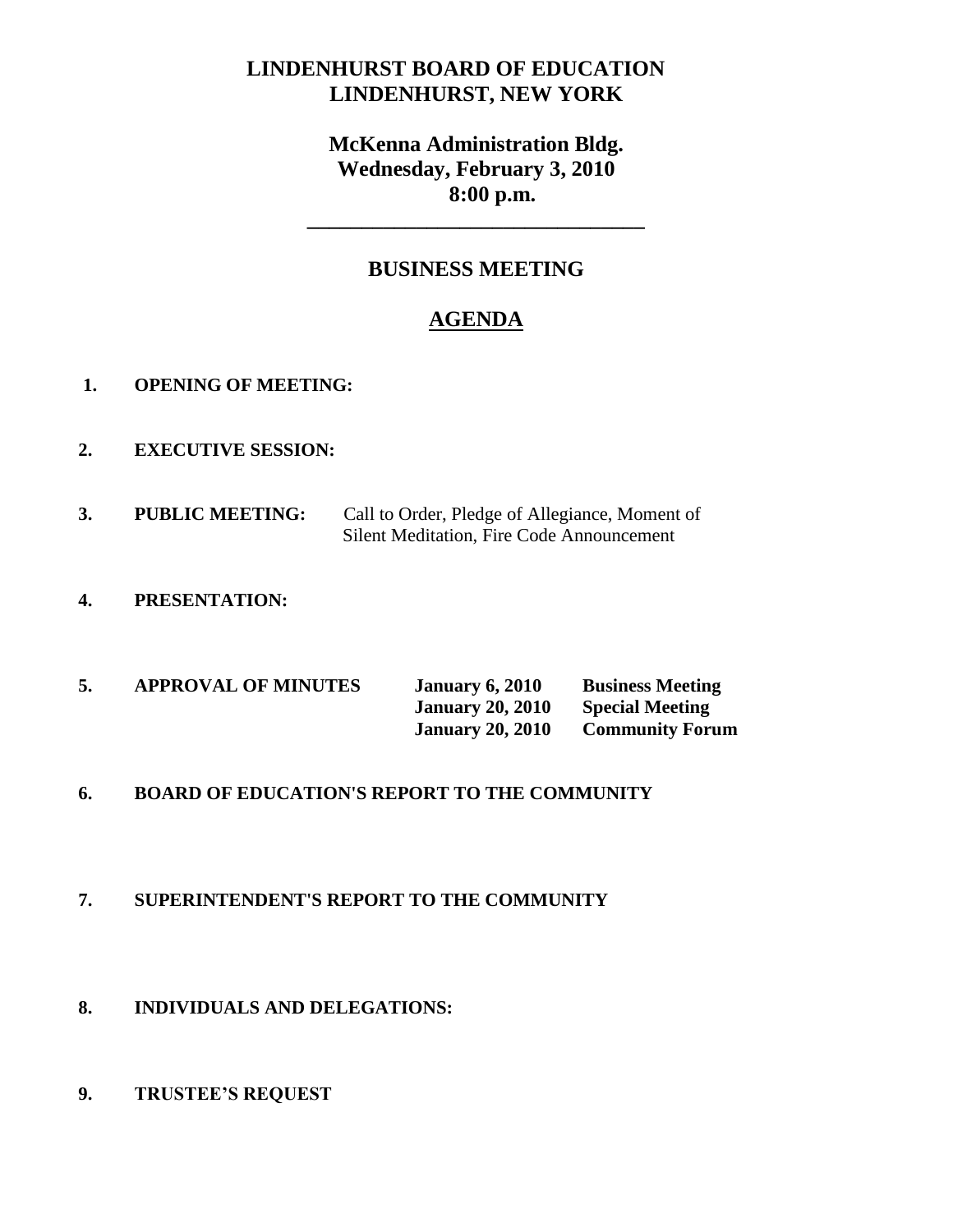## **10. SUPERINTENDENT'S RECOMMENDATIONS**

## **a. Recommendation: FIELD TRIPS**

Recommended Action: Upon a motion made by \_\_\_\_\_\_\_\_\_\_\_\_\_\_\_\_\_, Seconded by \_\_\_\_\_\_\_\_\_\_\_\_\_, the following resolution is offered

RESOLVED that the Board of Education, upon the recommendation of the Superintendent, approves the following field trip (s):

## **DANIEL STREET**

| Friday<br>Friday         | May 14<br>May 21,<br>2010  | Approximately 50 $5th$ grade students to Atlantis Marine World<br>Approximately 70 5 <sup>th</sup> grade students to Atlantis Marine World.<br>Marine World is located in Riverhead and students will be<br>transported via bus and boat. |  |  |
|--------------------------|----------------------------|-------------------------------------------------------------------------------------------------------------------------------------------------------------------------------------------------------------------------------------------|--|--|
| Monday<br>Tuesday        | June, 7<br>June 8,<br>2010 | Approximately 50 5 <sup>th</sup> grade students to Captree Boat Basin<br>Approximately 60 5 <sup>th</sup> grade students to Captree Boat Basin<br>Students will be transported via bus and boat.                                          |  |  |
| <b>High School</b>       |                            |                                                                                                                                                                                                                                           |  |  |
| Wednesday                | March 10,<br>2010          | Ninety Performing Arts/English students to Manhattan to<br>Attend a workshop and the Broadway production of "In the<br>Heights". (This trip was previously approved for 2/20/20).                                                         |  |  |
| Fri.-Sat.                | April 23, 24,<br>2010      | Approximately 50 History Club members to Washington, DC.<br>Students will be transported via coach bus.                                                                                                                                   |  |  |
| <b>Athletics</b>         |                            |                                                                                                                                                                                                                                           |  |  |
| Saturday                 | March 20,<br>2010          | Varsity Lacrosse Team to Poly Tech High School in<br>Woodside, Delaware for a scrimmage. Students will transported<br>via bus.                                                                                                            |  |  |
| Note: See enclosed       |                            |                                                                                                                                                                                                                                           |  |  |
| Vote on the motion:      |                            | Yes:                                                                                                                                                                                                                                      |  |  |
|                          |                            | No:                                                                                                                                                                                                                                       |  |  |
|                          |                            | Abstained:                                                                                                                                                                                                                                |  |  |
| Motion carried/defeated. |                            |                                                                                                                                                                                                                                           |  |  |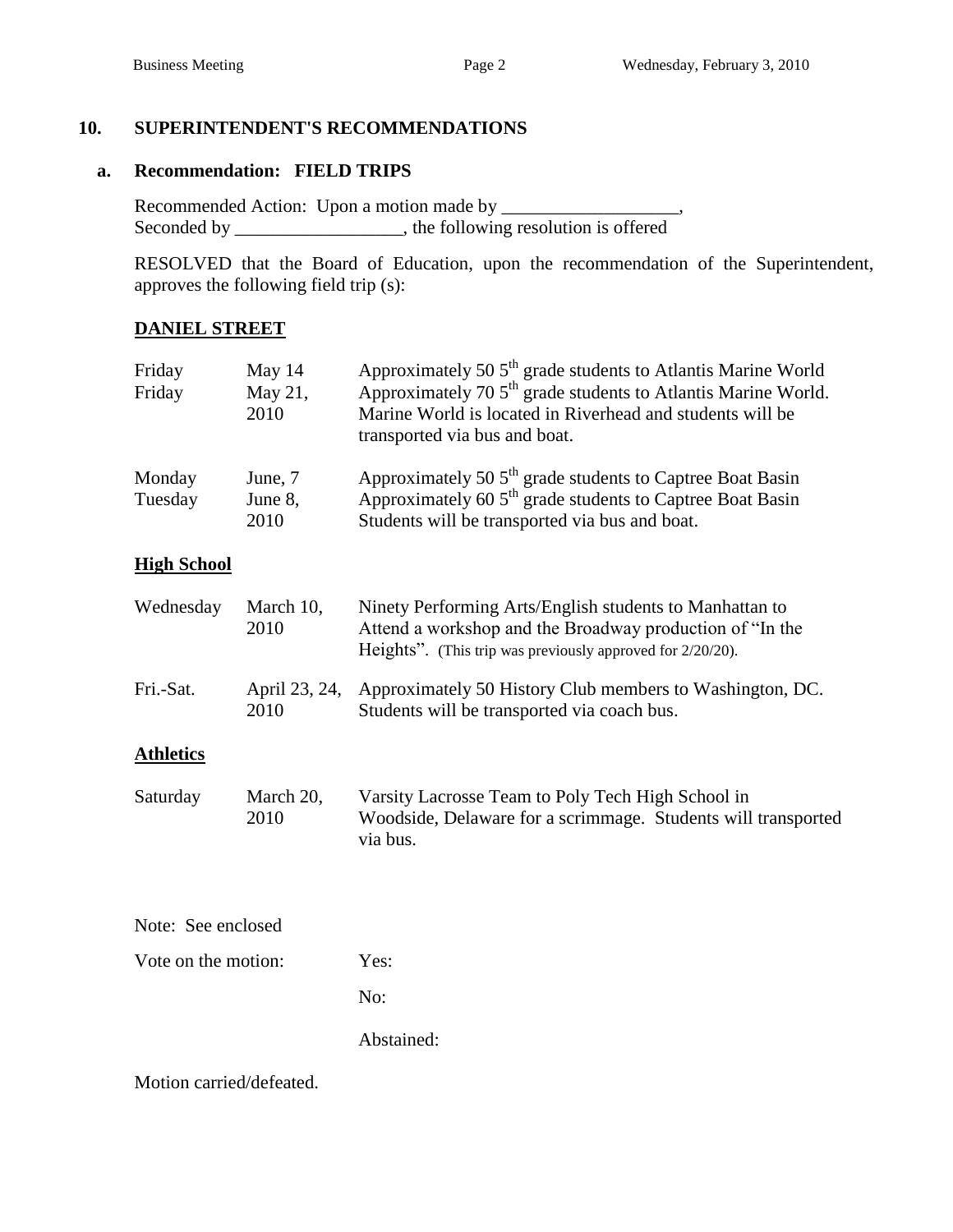### **b. Recommendation: ANNUAL BUDGET VOTE AND TRUSTEE ELECTION**

Recommended Action: Upon a motion made by \_\_\_\_\_\_\_\_\_\_\_\_\_\_\_\_\_\_\_, Seconded by \_\_\_\_\_\_\_\_\_\_\_\_\_\_\_, the following resolution is offered

Upon a motion made by \_\_\_\_\_\_\_\_\_\_\_\_\_\_\_\_\_\_, seconded by \_\_\_\_\_\_\_\_\_\_\_\_\_\_\_\_\_\_\_\_\_\_\_\_\_\_\_ the following resolution is offered:

Upon the recommendation of the Superintendent of Schools, it is RESOLVED, that the Annual Budget Vote and Trustee Election in the Lindenhurst Union Free School District, Town of Babylon, Suffolk County, New York be held on Tuesday, May 18, 2010 from 6:00 AM to 9:00 PM, and be it further

RESOLVED, THAT PURSUANT TO Section 2017 of the Education Law, a Public Hearing for the purpose of discussion of the expenditure of funds and budgeting thereof be held at 8:00 PM on May 5, 2010 at the McKenna Administration Building, Lindenhurst, New York and be it further

RESOLVED, THAT Legal Notice of the Public Hearing, as required by law be published in NEWSDAY on April 2, 2010, April 16, 2010, April 30, 2010 and May 14, 2010 and in the NEIGHBOR NEWSPAPER on March 31, 2010, April 14, 2010, April 28, 2010 and May 12, 2010, and be it further

RESOLVED, THAT Legal Notice of the Annual Budget Vote and Trustee Election, as required by Law be published in NEWSDAY on April 2, 2010, April 16, 2010, April 30, 2010 and May 14, 2010 and NEIGHBOR NEWSPAPER on March, 31, 2010, April 14, 2010, April 28, 2010 and May 12, 2010 and be it further

RESOLVED, that this School District, by resolution previously adopted, did divide in five (5) election districts. The following schools are hereby designed as polling places:

Election District No. 1 (Area of the School District south of the tracks of the Montauk Branch of the Long Island Railroad and North of Montauk Highway)

Polling and Registration Place: Lindenhurst Middle School

Election District No. 2 (Area of the School District north of the tracks of the Montauk Branch of the Long Island Railroad and south of Sunrise Highway and west of North Wellwood Ave.)

| Polling and Registration Place:                                            | <b>Albany Avenue Elementary School</b> |  |  |  |  |  |
|----------------------------------------------------------------------------|----------------------------------------|--|--|--|--|--|
| Election District No. 3 (Area of School District north of Sunrise Highway) |                                        |  |  |  |  |  |
| Polling and Registration Place:                                            | William Rall Elementary School         |  |  |  |  |  |
| Election District No. 4 (Area of School District south of Montauk Highway) |                                        |  |  |  |  |  |
| Polling and Registration Place:                                            | E. W. Bower Elementary School          |  |  |  |  |  |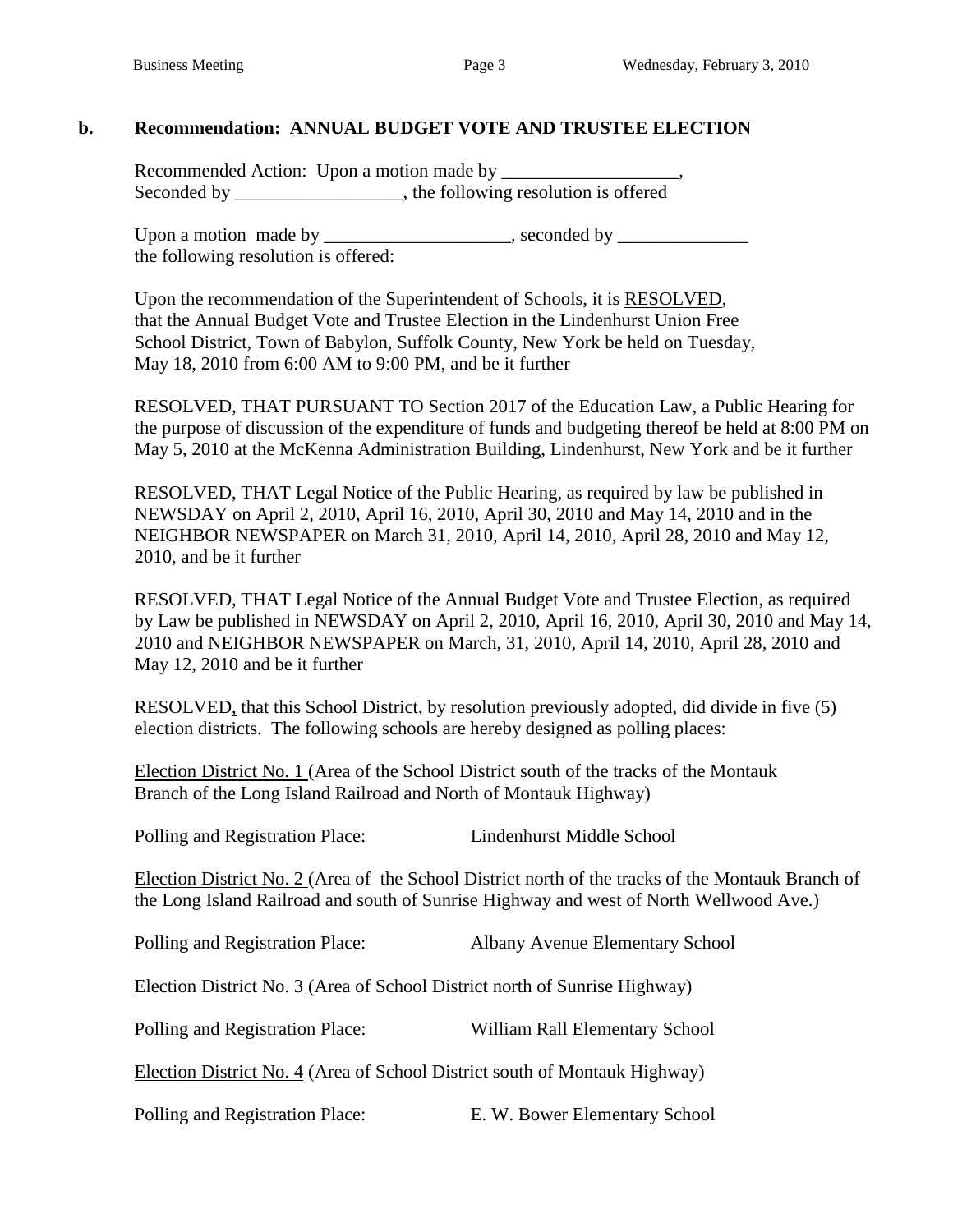Election District No. 5 (Area of School District north of the tracts of the Montauk Branch of the Long Island Railroad, south of sunrise Highway and east of North Wellwood Ave.)

Polling and Registration Place: Daniel Street Elementary School

RESOLVED, that the Board of Education, in addition to the legal publication in four editions of each of the two above-mentioned newspapers, will send a notice with all information relative to the date and time of election to all residents and taxpayers within the District, and be it further

RESOLVED, that the residents of the Lindenhurst Union Free School District may register to vote for School District Election at the Office of the District Clerk between the hours of 9:00 o'clock AM and 4:00 o'clock PM on any day that the office is open, and also at the regularly scheduled Board of Education Business meetings during April and May. However, such registration will not take place less than five (5) days preceding any School District Election, and be it further

RESOLVED, that the District be authorized to appoint the necessary Personnel to function as Building Leaders and Election Inspectors/Clerks, and be it further

RESOLVED, that the final tally of votes shall be held at the Administration Center, 350 Daniel Street, Lindenhurst, New York at 9:00 PM on the evening of the election or as soon thereafter as the election inspectors from the five polling places can supply the necessary information.

Vote on the motion: Yes:

No:

Abstained:

Motion carried/defeated.

### **c. Recommendation: BONNIE PIERCE**

Recommended Action: Upon a motion made by \_\_\_\_\_\_\_\_\_\_\_\_\_\_\_\_\_\_\_, Seconded by \_\_\_\_\_\_\_\_\_\_\_\_\_\_, the following resolution is offered

WHEREAS BONNIE PIERCE has tendered her resignation as a member of the professional staff of the Lindenhurst Public Schools as of December 6, 2009 for the purposes of retiring; and

WHEREAS, Bonnie Pierce has served the school district faithfully from September 1, 2000 as an art teacher for a total of nine years, and

WHEREAS, Bonnie Pierce discharged her duties to the best of her abilities; and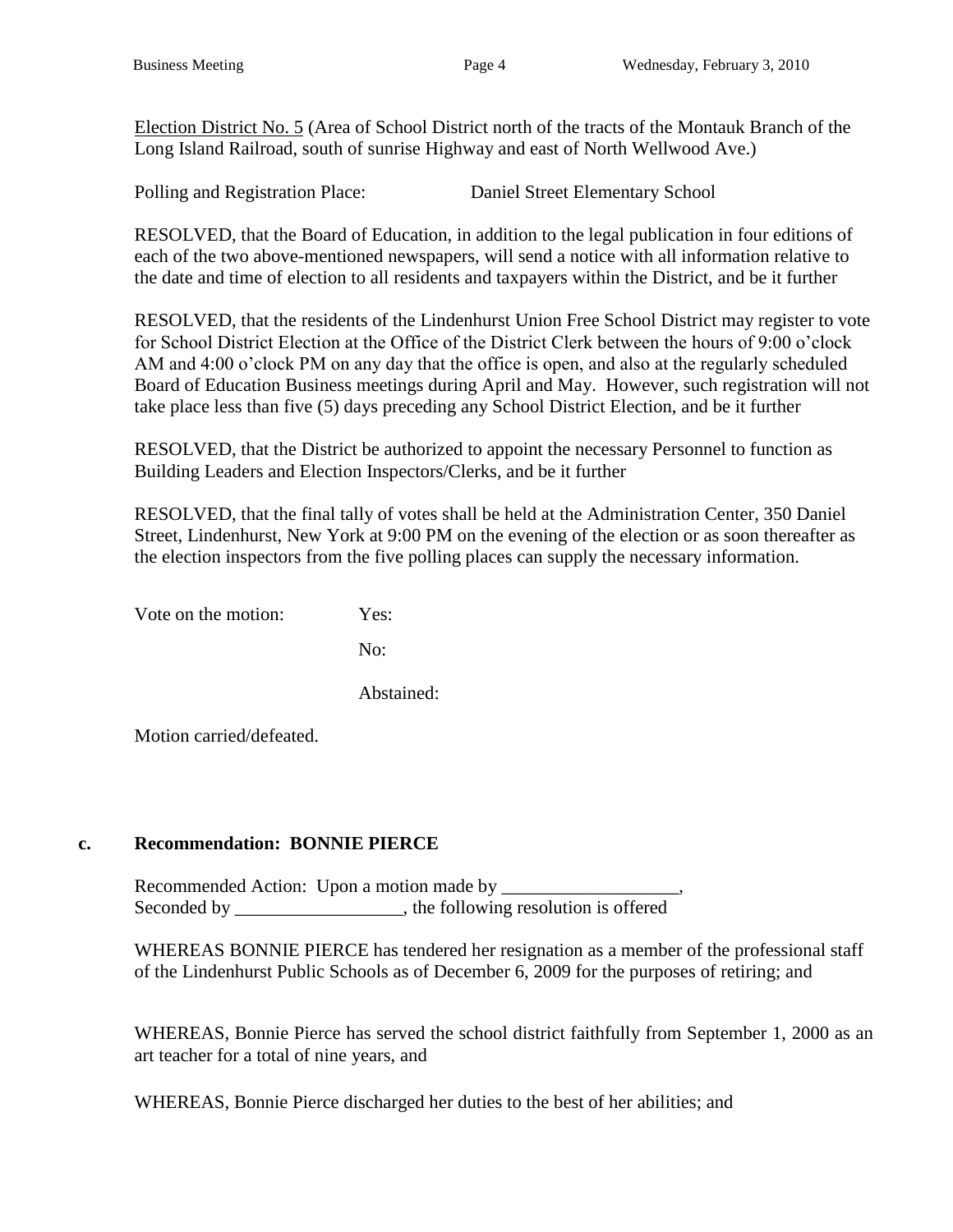WHEREAS, by her efforts, the Lindenhurst schools functioned in a much more effective manner; and

WHEREAS, Bonnie Pierce's colleagues, from all areas of the school community with whom she has been associated, recognize her services with esteem, now therefore, be it

RESOLVED, that by means of this testimonial on the occasion of her retirement, the Board of Education seeks to express its sincere appreciation for her service to the school district and to the children of the community, and takes this opportunity to join with her colleagues in extending best wishes for a happy retirement.

Vote on the motion: Yes:

No:

Abstained:

Motion carried/defeated.

### **d. Recommendation: RECERTIFICATION OF SHARED DECISION MAKING PLAN**

Recommended Action: Upon a motion made by \_\_\_\_\_\_\_\_\_\_\_\_\_\_\_\_\_\_\_, Seconded by \_\_\_\_\_\_\_\_\_\_\_\_\_\_\_, the following resolution is offered

RESOLVED that the Board of Education, upon the recommendation of the Superintendent, recertify the Shared Decision Making Proposal originally approved by the Board of Education on July 5, 1994, and authorize the Board President to sign same. (Previous recertification by Board of Education occurred March 1996; February 4, 1998; May 3, 2000; June 5, 2002; April 1, 2004; April 5, 2006 and March 18, 2008.)

Note: See enclosed

Vote on the motion: Yes:

No:

Abstained:

Motion carried/defeated.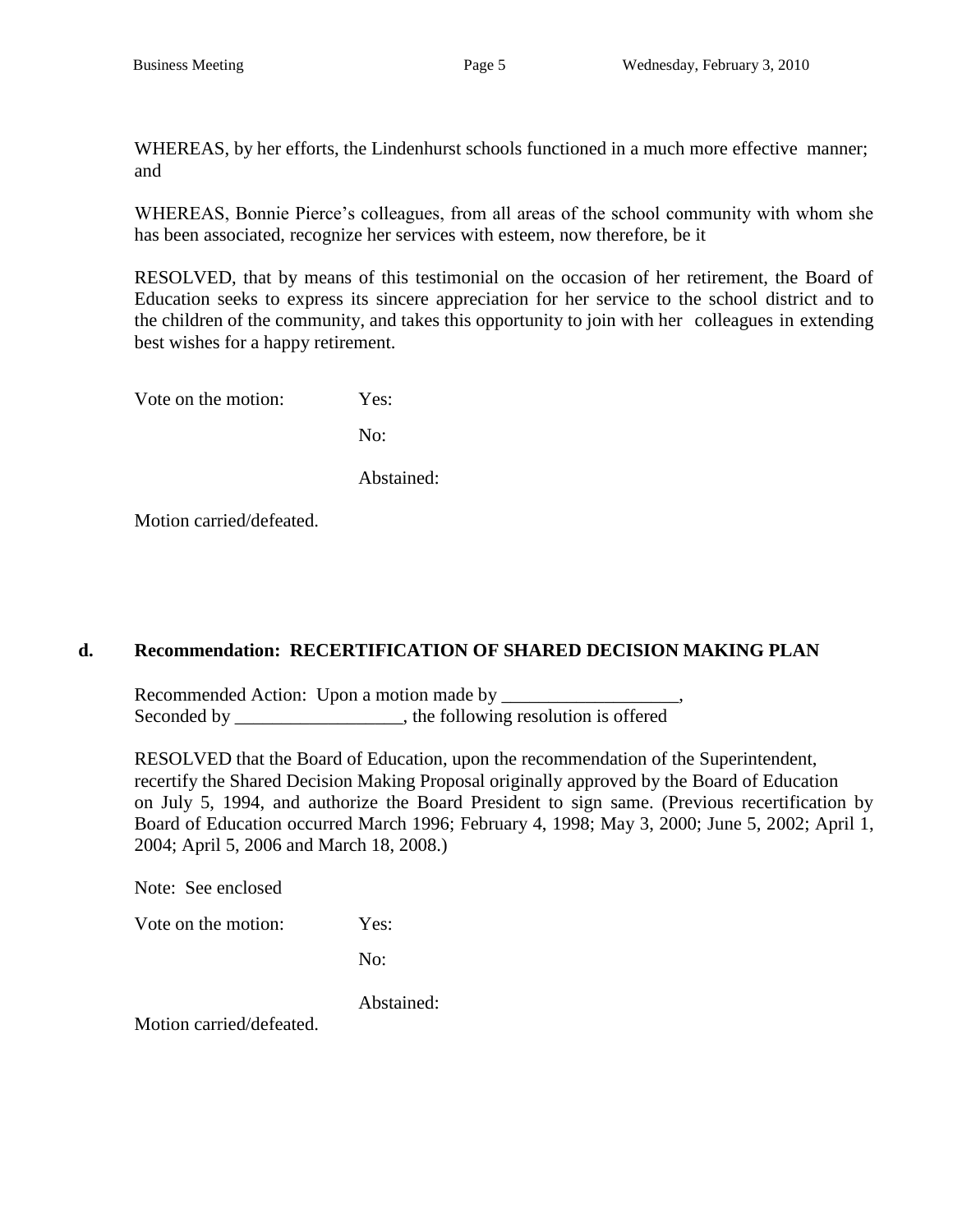## **11. SCHEDULES**

| Schedule | $A-1$  | No. 11    | Personnel, Instructional Resignations &<br>Terminations |
|----------|--------|-----------|---------------------------------------------------------|
| Schedule | $A-1$  | No. 11-C  | <b>Coaching Assignments</b>                             |
| Schedule | $A-1$  | No. 7-S   | <b>Athletic Supervision</b>                             |
| Schedule | $A-2$  | No. 10    | Personnel, Instructional – Leave of Absence             |
| Schedule | $A-3$  | No. 44    | Personnel, Instructional Appointments                   |
| Schedule | $A-3$  | No. 45    | Personnel, Instructional Appointments                   |
| Schedule | $A-3$  | No. 46    | Personnel, Instructional Appointments                   |
| Schedule | $AS-3$ | No. 13    | <b>Substitute Personnel Appointments</b>                |
| Schedule | $B-2$  | No. PT-7  | Non-Instructional Personnel - Leave of<br>Absence       |
| Schedule | $B-3$  | No. 12    | <b>Non-Instructional Personnel Appointments</b>         |
| Schedule | $B-3$  | No. PT-13 | Non-Instructional Personnel Appointments<br>Part Time   |
| Schedule | D      | No. 22    | <b>Pupil Personnel Services</b>                         |
| Schedule | OA/C   | No. 17    | <b>Outside Agencies/Consultants</b>                     |